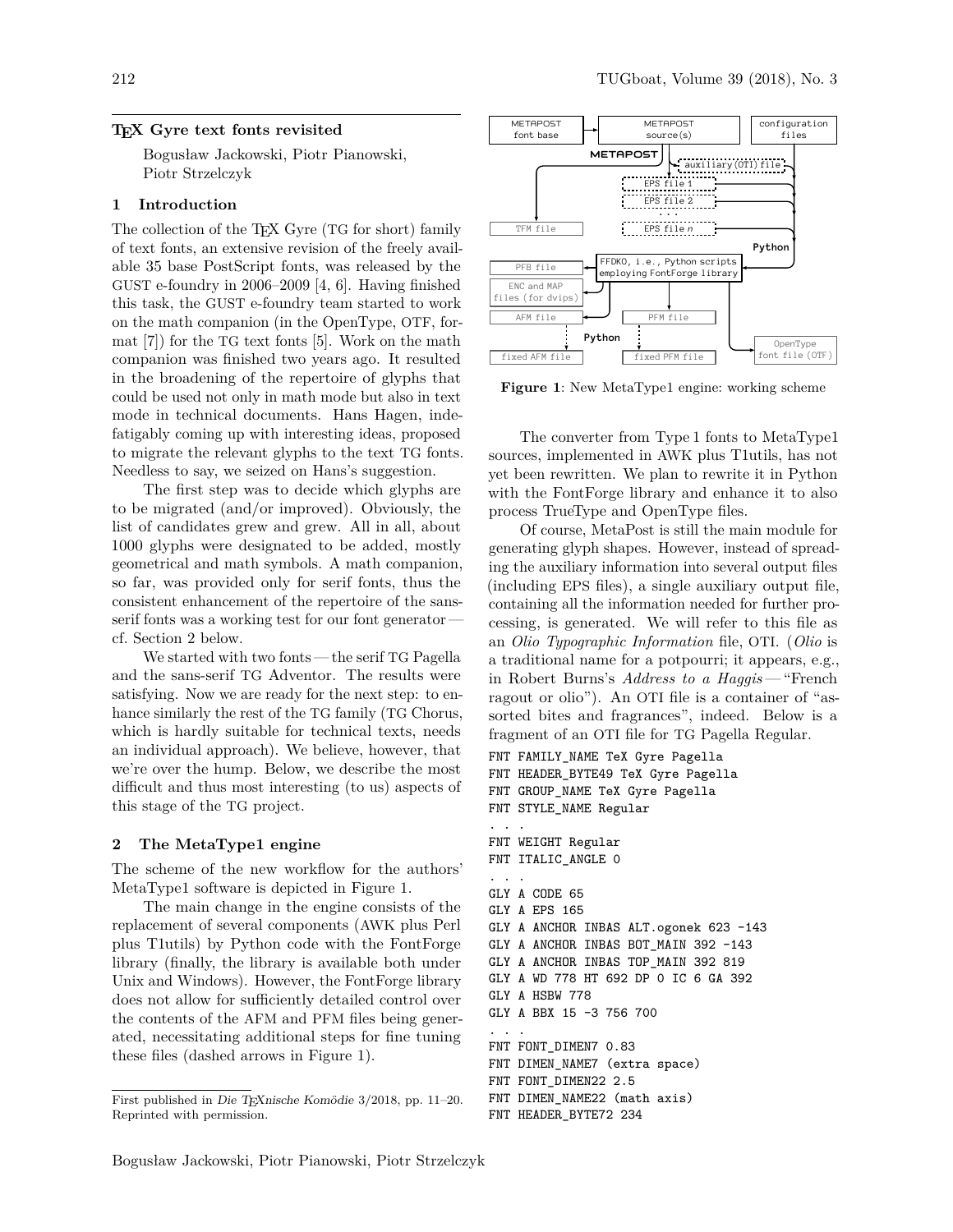Each line of the OTI file contains either global information, concerning the whole font (prefix FNT), or local, concerning a given glyph (prefix GLY followed by the glyph name). We will not dwell too much on the details of the structure of OTI files as it will be documented elsewhere.

#### **3 The glyph repertoire**

As mentioned above, one of the important reasons for the "face-lifting" of the TG text fonts was our efforts on TG math fonts. Many symbols do not need the mathematical extension of the font structure (the MATH table in OTF files), but still prove useful in typesetting technical texts; for example, mathematical symbols (operators, relational symbols), arrows, geometrical symbols, etc.— see Figures 2 and 3. The number of glyphs grew from circa 750 to more than 1600, and may grow further in the future (see Section 5).



**Figure 2**: Sampling of added glyphs: TG Pagella regular (top) and bold (bottom)

The symbolic glyphs in the TG math fonts were designed only for regular serif variant fonts. The code, however, turned out to be flexible enough that with a few changes it was possible to generate bold and sans-serif variants.



**Figure 3**: Sampling of added glyphs: TG Adventor regular (top) and bold (bottom)

Apart from enriching the repertoire, many glyphs were amended, due to, among other reasons, employing FontForge which, by default, minutely checks

 $f(x) = 1/x$  $f(x) = 1/x$  $(x + 1)(x - 3) \ge 0$  $(x + 1)(x - 3) \ge 0$ 

**Figure 4**: Default math-oriented glyphs (left) vs. old glyphs produced by the OTF ss10 feature (right)

glyph outlines. For example, a tilde in TG Adventor was drawn from scratch, axes in several glyphs were corrected and so on.

Math-oriented glyphs existing already in the text fonts have been replaced with slightly different forms, better suited for math formulas. The old forms can be reached, if required, by using the OTF mechanism called features [2, 7, 8], namely, the 'stylistic set' feature ss10. Moreover, the Pagella Greek alphabet was taken from TG Pagella Math, that is, from Diego Puga's excellent Mathpazo with the kind permission of the author who agreed to let us use a fragment of his font under the GUST Font License (GFL [3]). The latter change involves significant change of the metric data. We are generally very reluctant to introduce such changes, but believe that the elegance of the Mathpazo Greek alphabet justifies that decision. Some glyphs from the Greek alphabet of TG Adventor (programmed in MetaType1) required improvements which also implied changes in metric data.

Rolling with the punches, we decided to abandon our initial idea of full compatibility with the metrics of the renowned Adobe 35 fonts [1]. The reason is twofold: first, Adobe metric data is, as we pointed out in the documentation of the TG fonts [4], itself inconsistent in several cases; second, preserving full compatibility makes sense only when the relevant metric files are used for previewing PostScript files to be printed on a printer with built-in Adobe Type 1 fonts. The TG fonts might have been used for such previewing, but, as it turned out, they have not (either in Ghostscript or in T<sub>F</sub>X Live; for example, the URW replacements for the Adobe 35 are typically used). Eventually, we decided to tune the TG metric data according to our experience whenever required. We believe that we will manage to avoid such changes in the future.

### **4 The font structure**

The structure of the OTF fonts has been enhanced with the "backward compatible math style" feature (ss10) mentioned above and, moreover, with the mechanism of *anchors*, although the name "snaps" seems to us to be more accurate. Anchors enable putting accents precisely over glyphs. Roughly speaking, the anchor mechanism can be considered the analogue of the TFX  $\check{C}$  accent mechanism. Anchors, however, are implemented in a much more intricate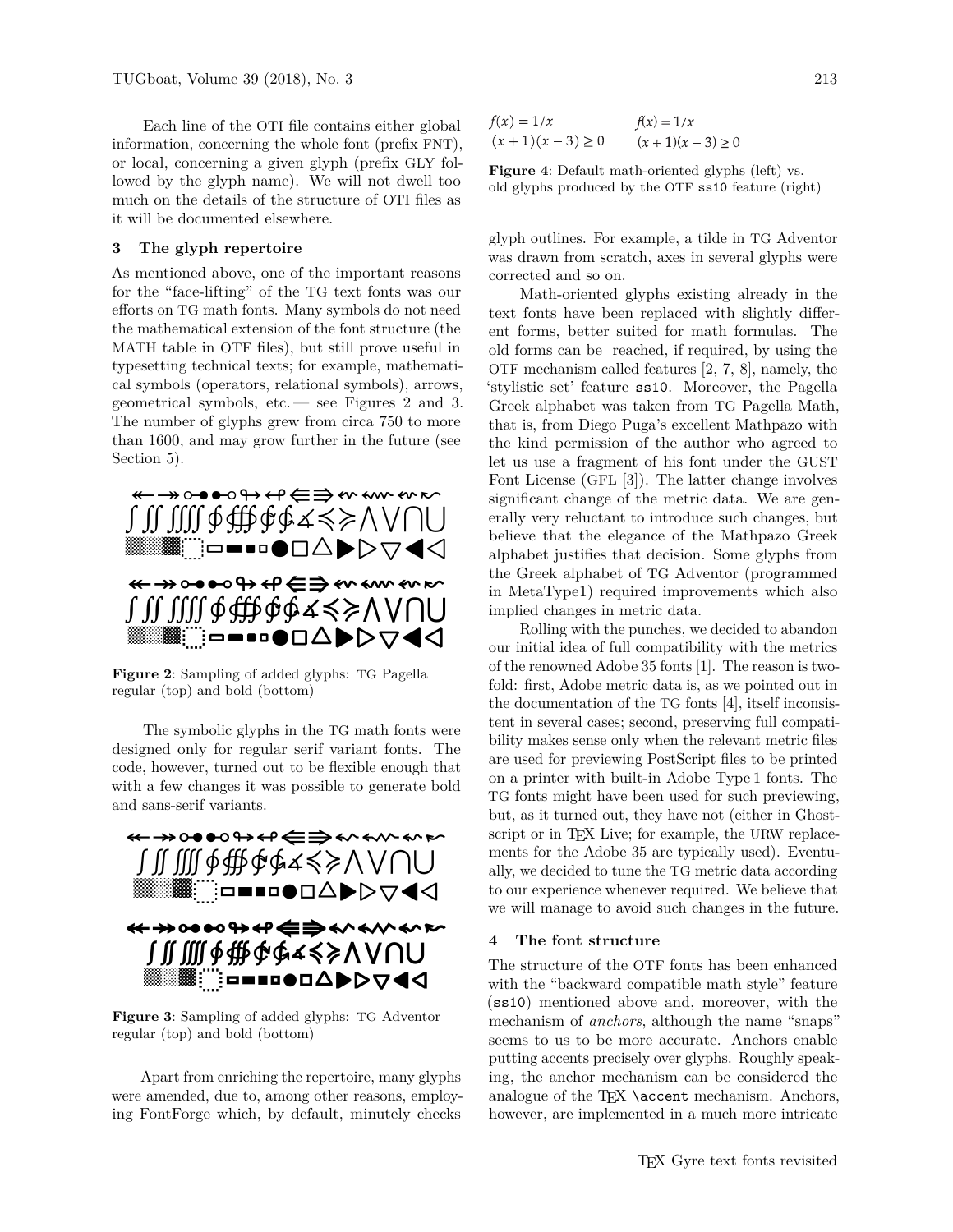way: three features, obscurely documented in [2, 8], namely, ccmp (glyph composition / decomposition), mark (mark positioning, precisely, accent-to-base or mark-to-base positioning), and mkmk (mark-to-mark positioning, or, in other words, accent-to-accent positioning)<sup>1</sup> are used for this purpose, and yet the OTF anchor mechanism turns out insufficiently efficacious.

We were surprised by the complexity and laboriousness of the implementation of such a simple concept. Having read the explanations below, the reader and our virtual successors should feel forewarned and thus be less surprised.

"Anchors" or "marks" are actually pairs of numbers (planar points); the features mark and mkmk are supposed to position two glyphs in such a way that the respective anchors of the accent and accentee coincide. The former feature is used to position accents over or below base glyphs, the latter to position accents over or below accents. In the TG fonts, following common practice, only so-called combining accents (a subset of the block of combining diacritical marks [9]; that is, zero-width glyphs, protruding entirely to the left) are used for accenting and, thus, are equipped with anchors. In order to reduce the amount of anchor data, we decided to use as anchored accentees only accentless Latin letters plus letters "welded" with cedilla, horn, ogonek, and, additionally, l<sup>t</sup>, L, ł, Ł, ø, and Ø.

The ccmp feature enables the transformation of the input stream, namely: replacing glyphs and assembling a series of glyphs into a composed character or disassembling a composed character into a series of glyphs. The respective substitutions, in principle, must be defined in the font. Some engines, however, know better and perform such substitutions even if the font lacks relevant data. For example, Microsoft Word replaces 'i' (U+0069) followed by a combining top accent, say 'caroncomb' (U+030C), by a single glyph 'icaron' ( $U+01D0$ ), provided that the latter is available in a given font; no further information, in particular, no ccmp feature, is required. Similarly, X<sub>H</sub>T<sub>E</sub>X joins accents with the base glyph into a single glyph, provided that the assembled form is present in the font; otherwise, accents are placed using anchors. This behaviour cannot be turned of  $-X$   $TFX$  simply uses system libraries which know better...

In the TG fonts, the ccmp feature is used to disassemble accented glyphs (but not glyphs with cedilla, ogonek, or horns) and to join into a single glyph letters followed by combining cedilla, ogonek, or horn (provided that the resulting glyph belongs to the

repertoire of the font); otherwise, anchors are used. Moreover, ccmp is used to replace certain base glyphs and accents by their alternative forms; for example, 'i' and 'j' in the vicinity of top combining accents are replaced by their dotless forms, while top combining accents following an uppercase letter or ascender are replaced by their 'high' (flattened) variants.

The process of accenting using anchors, seemingly a trivial task, is, in fact, quite sophisticated. The Unicode standard recommends that if a text processor is being fed with a stream of text data containing a glyph, having assigned a Unicode slot, which is followed by a series of combining accents, then the text processor may position these accents over the main glyph [10], provided that the font contains the relevant positioning information. A typical example of the application of the anchor mechanism involving the ccmp+mark+mkmk features (as implemented in the new TG fonts) is depicted in Figure 5.



**Figure 5**: Anchor mechanism scheme— an example (explanations in text)

In the picture, feature names written in a small size denote the type of anchor (mark), large ones denote application of the respective features, labels 'TOP' and 'BOT' are defined by the user; the assumed input string is: 'i', 'macronbelowcomb', 'caroncomb', 'tildecomb' (that is: U+0069 U+030C U+0331 U+0303). The anchors have descriptors given in braces: *donor* and *acceptor* (taken from physical chemistry).

The process of accenting works here as follows:

- first, the ccmp feature enters the scene: the letter 'i', when followed by a combining upper accent, is replaced with 'dotlessi';
- next, the mark feature acts: the 'caroncomb' glyph is placed over 'dotlessi' in such a manner that its 'TOP' donor anchor coincides with the 'TOP' acceptor anchor of the glyph 'dotlessi'; as a result, both anchors become inactive;
- next, the mark feature enters once again: the 'macronbelowcomb' glyph is placed below 'dotlessi' in such a manner that its 'BOT' donor

 $<sup>1</sup>$  There is yet one more anchor feature mset (mark posi-</sup> tioning via substitution) meant for handling peculiarities of the typesetting of Arabic texts.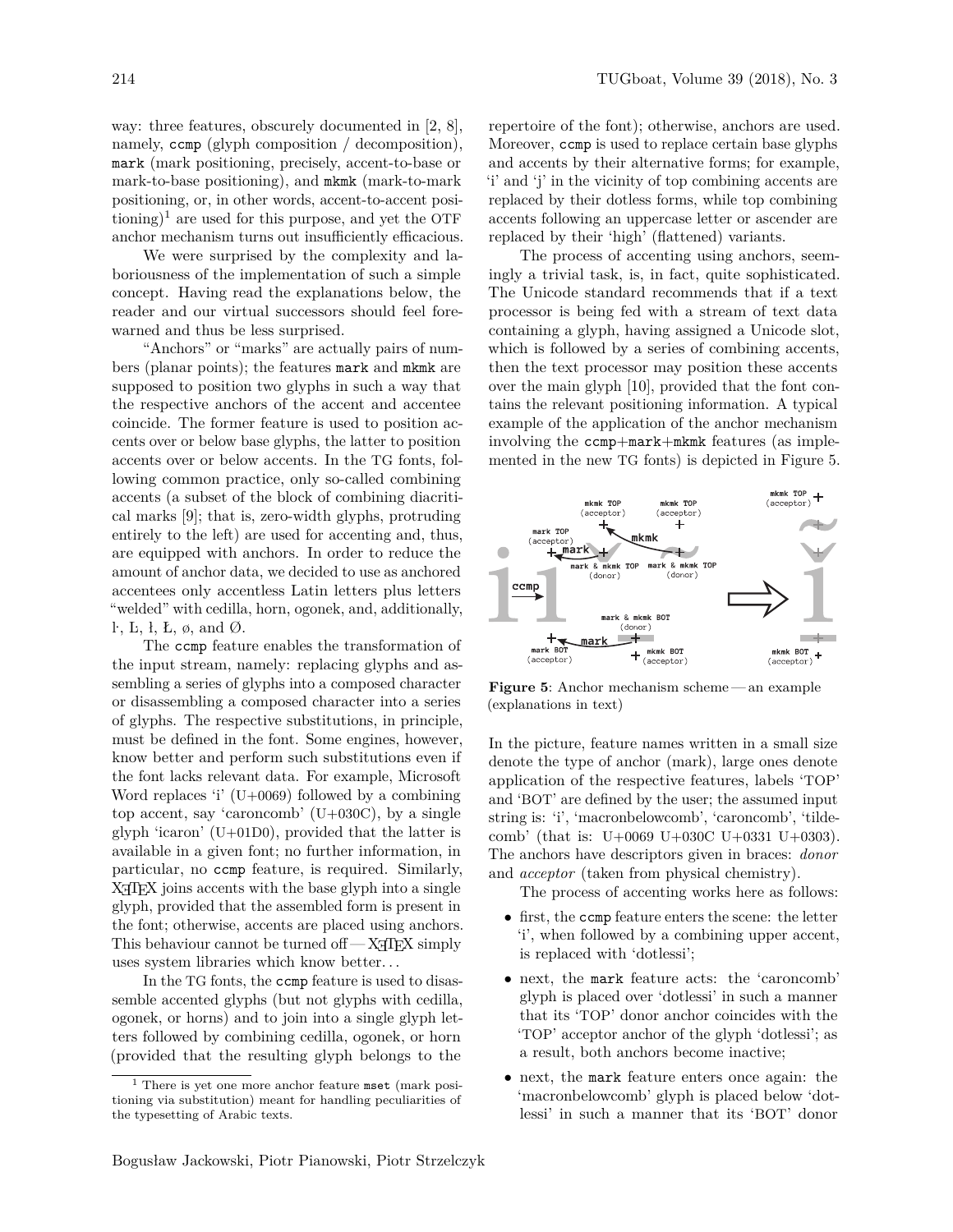

**Figure 6**: Peculiar positioning of certain accents (T<sub>E</sub>X source— right; the result— left)

anchor coincides with the 'BOT' acceptor anchor of the letter 'dotlessi'; as a result both anchors become inactive;

- finally, the mkmk feature intervenes: the 'tildecomb' glyph is placed above the newly placed 'caroncomb' in such a manner that its 'TOP' donor anchor coincides with the 'BOT' acceptor anchor of the 'caroncomb' glyph; as a result, both anchors become inactive;
- the resulting assembled glyph still has two active anchors, 'TOP' and 'BOT', that could be used by the mkmk feature, provided that the relevant glyphs appear in the input stream (immediately after 'tildecomb' in this case).

As one can see, the process of assembling glyphs using anchors is fairly complex. It should be admitted, however, that it enables handling such peculiarities as replacing a caron glyph with a comma-like variant if glyphs 'l', 'L' or 'J' are to be accented with caron, replacing a comma accent by a turned comma accent above 'g' (normally comma accent goes below a letter), or a singular positioning of a dot below accent at a letter 'y', as shown in Figure 6.

Unfortunately, not all cases of practical importance can be reliably handled. A notable example is the replacement of letters 'i' and 'j' by their dotless forms: the result depends to a large extent on the order of the glyphs in the input stream. In Figure 7, six cases are shown with different orders of glyphs in the input stream, namely (here, *i* stands for the letter 'i', *c* stands for 'caroncomb', and *m* stands for 'macronbelowcomb'): 1. *ic*; 2. *imc*; 3. *immc*; 4. *immmc*; 5. *immmmc*; 6. *icccmmmm*. Observe a malpositioned caron in case 5 — it is the result of our "design decision". The replacement 'i'→'dotlessi' is performed only if the top accents occur close to the letter 'i', preferably immediately after it. The OTF feature specification permits contextual replacements, that is, a certain number of bottom accents may precede the top one, but the preceding sequences must be enumerated explicitly. We decided to limit the length of the context to three glyphs (case 4 in Figure 7). If more bottom accents intervene between the letter 'i' and the top accent, the replacement is not



Figure 7: Troublesome replacement of 'i' by 'dotlessi' (explanations in the text)

performed and the glyphs are just overlapped (case 5 in Figure 7; as mentioned, combining accents have zero width and protrude to the left). Some fonts define longer contexts (for example, Charis SIL), but we decided that for practical purposes three is enough.

In order to avoid such situations, we recommend that the top accents go first, then the bottom accents (case 6 in Figure 7). The problem with our recommendation is that the order can be reversed by a text processing agent: according to the Unicode Standard recommendation, the bottom accent should go first and "canonical ordering behavior cannot be overridden by higher-level protocols" [11]. Some text processing agents apply the algorithm defined in [11] at the phase of reading the Unicode stream. In general, a typesetter cannot rely safely on the text processor. Even in TEX, the same text may be processed differently depending on the implementation.

In T<sub>E</sub>X, selected features, such as comp, mark, mkmk, etc., can be switched on or off on demand. Not all text processors offer such a possibility. A notable example is Microsoft Word which has these features switched on by default (it is not obvious whether it makes use of the Unicode ordering algorithm). As was mentioned, not all engines (in particular Microsoft Word, but also X<sub>T</sub>T<sub>F</sub>X) obey rules coded in the features ccmp, mark, mkmk. Incidentally, Figure 7 was created using LuaT<sub>EX</sub>.

In our opinion, the complexity of the implementation of anchors, resulting in a variety of approaches and implementations, is caused by the oversimplified mechanism of the OTF specification: the only allowed operations on a glyph are (re)positioning and substitution which is directly related to the OTF table structure and the basic tables, namely, GPOS and GSUB. The former operation is restricted merely to shifting, the latter to one-to-one, one-to-multiple and multiple-to-one replacements (which excludes reordering). Replacements can be either explicit or contextual, which adds complexity and does not help too much. In particular, fairly aged, not to say fossil, regular expressions are not allowed in contextual replacements.